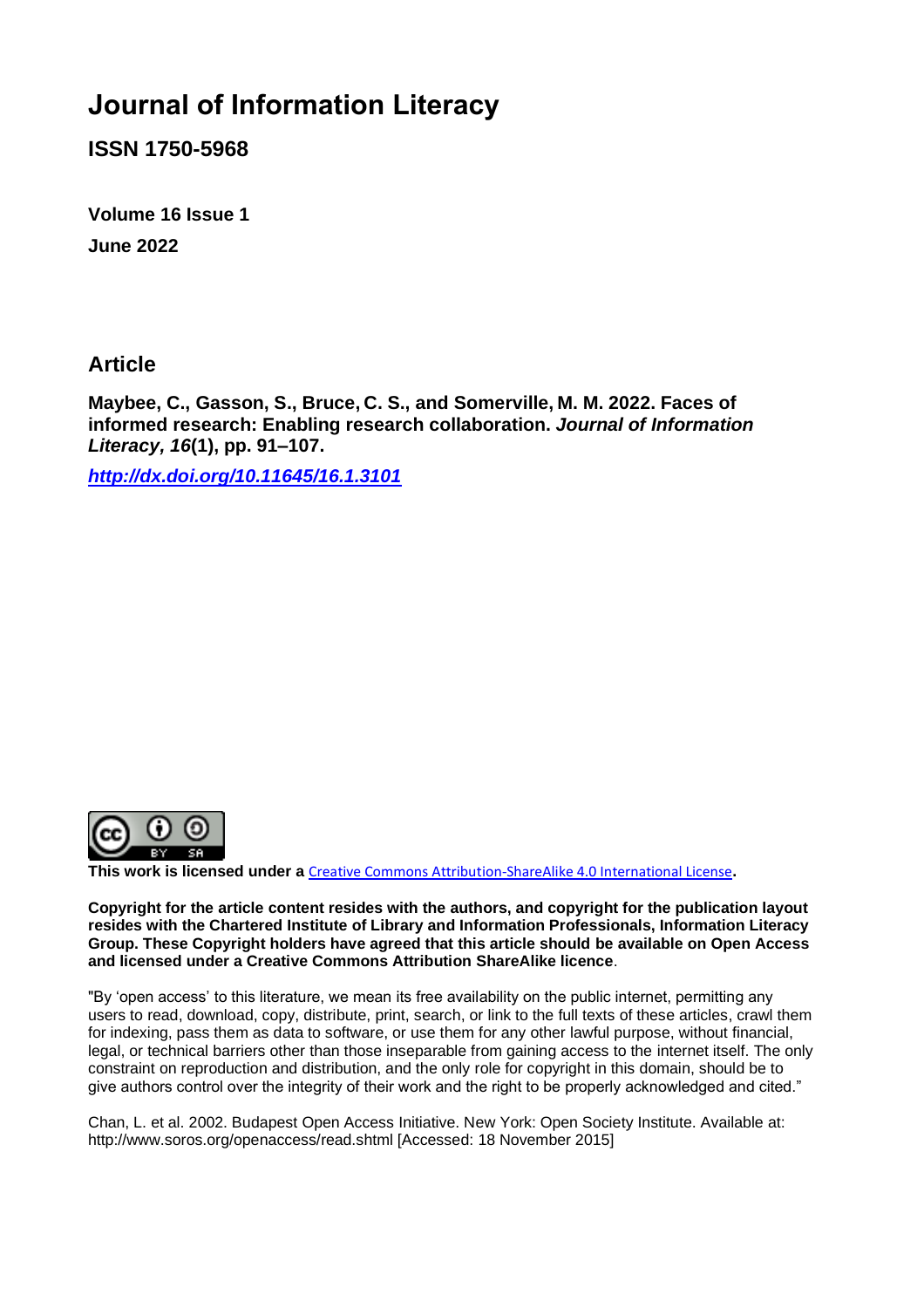# **Faces of informed research: Enabling research collaboration**

**Clarence Maybee, W. Wayne Booker Chair in Information Literacy, Libraries and School of Information Studies, Purdue University, West Lafayette, IN, USA. Email: [cmaybee@purdue.edu.](mailto:cmaybee@purdue.edu) ORCID: [0000-0002-](https://orcid.org/0000-0002-9003-0486) [9003-0486](https://orcid.org/0000-0002-9003-0486)**

**Susan Gasson, Senior Lecturer, Graduate Research School, James Cook University, Townsville, QLD, AUS. Email: [susan.gasson@jcu.edu.au.](mailto:susan.gasson@jcu.edu.au) ORCID: [0000-0003-2058-3074](https://orcid.org/0000-0003-2058-3074)**

**Christine Susan Bruce, Dean, Graduate Research School, James Cook University, Townsville, QLD, AUS. Email: [christine.bruce@jcu.edu.au.](mailto:christine.bruce@jcu.edu.au) ORCID: [0000-0002-5809-0702](https://orcid.org/0000-0002-5809-0702)**

**Mary M. Somerville, University Librarian (retired), University of the Pacific, Stockton, CA, USA. Email: [somerville.mary@gmail.com.](mailto:somerville.mary@gmail.com) ORCID: [0000-0002-4201-8335](https://orcid.org/0000-0002-4201-8335)**

# **Abstract**

This paper presents the Faces of Informed Research, an information literacy (IL) framework that aims to enhance researchers' capacity to participate productively in collaborative interdisciplinary partnerships. Universities and funding bodies increasingly require collaborative approaches to research initiatives. Beneficial for advancing shared research interests, collaboration often requires overcoming significant variation in disciplinary approaches, including how researchers use information to conduct research, to transition unfamiliar researchers into working relationships. A conceptual development process was undertaken to expand on the Seven Faces of Informed Learning to further adapt the framework to collaborative and interdisciplinary research contexts. Embodying critical components of working together, Informed Research especially supports researchers' collective enablement and enactment of different experiences of using information. Drawing from the pedagogic model Informed Learning Design, an 'informing narrative' illustrates how the recognition of variations in information experience may be used to enrich researchers' collaborative capacity. Future investigation will focus on the role of Informed Research in relationship to 1) research training in higher education, 2) group collaboration 'efficacy,' 3) research, research management and research collaboration leadership, and 4) the importance of information experiences for successful research, collaboration, and writing.

# **Keywords**

Australia; information literacy; informed learning; informed learning design; informed research; interdisciplinary research; research collaboration; US

# **1. Introduction**

This paper presents the Faces of Informed Research, an information literacy (IL) framework that aims to enhance researchers' capacity to participate productively in collaborative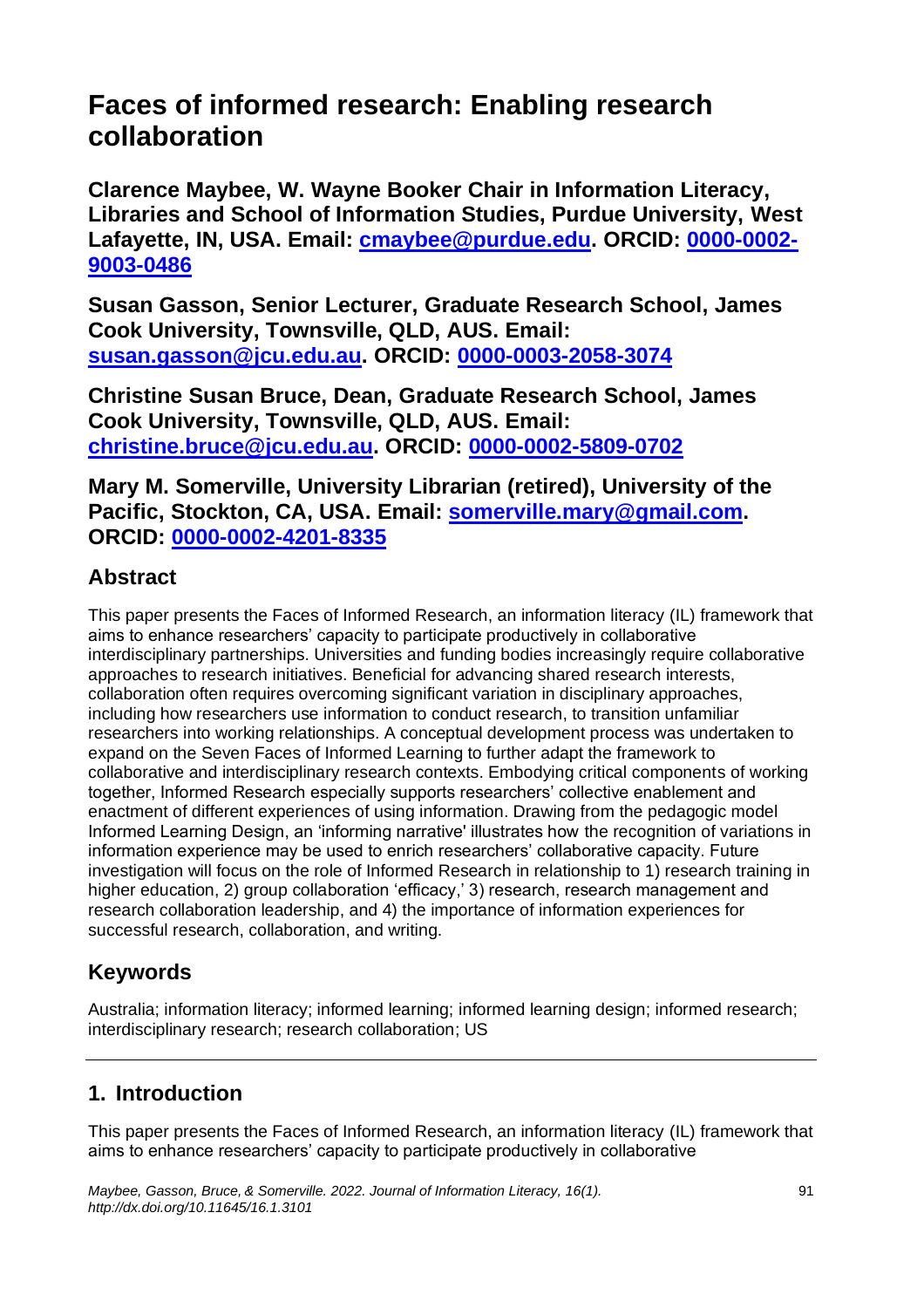interdisciplinary partnerships. Shown to build research productivity and dissemination, universities and funding bodies increasingly encourage collaborative research approaches (Abramo et al., 2009; McCarty et al., 2013; Rajalo & Vadi, 2017). A partnership between two or more researchers pursuing mutually beneficial research interests naturally presents numerous challenges in building research collaborations across sectoral (Shah & Nair, 2013; Thune, 2011), disciplinary (Biancania et al., 2018; Bridle, 2018; Little, 2017) and national (Payumo et al., 2017; Stead & Harrington, 2000) boundaries. Overcoming such challenges requires that collaborators understand others' perspectives and approaches, including how information use is experienced when conducting research.

The Faces of Informed Research builds upon the pedagogical construct of the Seven Faces of Informed Learning (Bruce, 2008), which supports using information to learn in educational, workplace and community contexts. Informed Research fosters sustainable and productive collaborative research by enabling recognition and enactment of various experiences of using information when conducting research. A story is shared to illustrate the application of Faces of Informed Research within a collaborative research environment. Called an 'informing narrative,' the story draws from lived experiences, enacted in a fictional narrative, to highlight how intentional use of the 'faces' may facilitate the adoption of shared perspectives that enable and enhance collaborative research outcomes.

## **2. Literature Review**

IL is frequently associated with conducting research. This is exemplified by the inclusion of the "Research as Inquiry" 'frame' in the *Framework for Information Literacy for Higher Education*  published by the Association of College and Research Libraries (2015). The Research as Inquiry frame construes research in the broadest sense as involving several informationfocused practices, such as determining information gaps, selecting appropriate methods to gather and organise information, and so forth. The scholarship relating 'information literacy' to what is often described as 'original' research frequently focuses on developing insights that inform educational efforts to support higher education students. Increasingly these efforts include undergraduate students (Hensley & Davis-Kahl, 2017), but are especially relevant to graduate students expected to engage in research in their future careers (Bussell, Hagman, & Guder, 2017; Grabowsky & Weisbrod, 2020; Jackson, 2013; Lefebvre & Yancey, 2014). While there is little research focusing specifically on IL in collaborative research contexts, IL has been related to interdisciplinary research, which typically involves collaboration between researchers from different disciplines (Gullbekk, Bøyum, & Byström, 2015; Jones, 2012; Newby, 2011; Pilerot, 2016). With few exceptions, such as Pilerot's (2013) investigation of 'trust' related to information sharing by researchers participating in an interdisciplinary network, informationfocused research on practicing academics or other career researchers tends to emphasize identifying the needs of and trainings for individual researchers (Exner, 2014; Goldstein, 2012). The current project relates experiences of IL to collaborative research.

While enabling researchers to advance shared research interests, collaboration can present challenges to conducting innovative research. International collaboration may involve a range of barriers including language, intellectual property laws, and research culture (Fox et al., 2017; Noland, 2015; Wagner et al., 2019). Interdisciplinary challenges may range from methodological and theoretical differences to variations in writing and publishing conventions (Biancania et al., 2018; Bridle, 2018; Wall, 2012). Sectoral challenges may include disparity in recognition, use and distribution of new knowledge (Molla & Cuthbert, 2019; Rajalo & Vadi, 2017; Strengers, 2012). While cultural differences play a role, a body of work suggests that researchers, even in the same context, may experience or conceptualize research quite differently (Åkerlind, 2008). Brew (2001), one of the first to explore researchers' experiences of research, uncovered four ways that they do so as: 1) research tasks, 2) discovering hidden meanings within data, 3) publishing and exchanging ideas, and 4) a personal journey of discovery. The latter two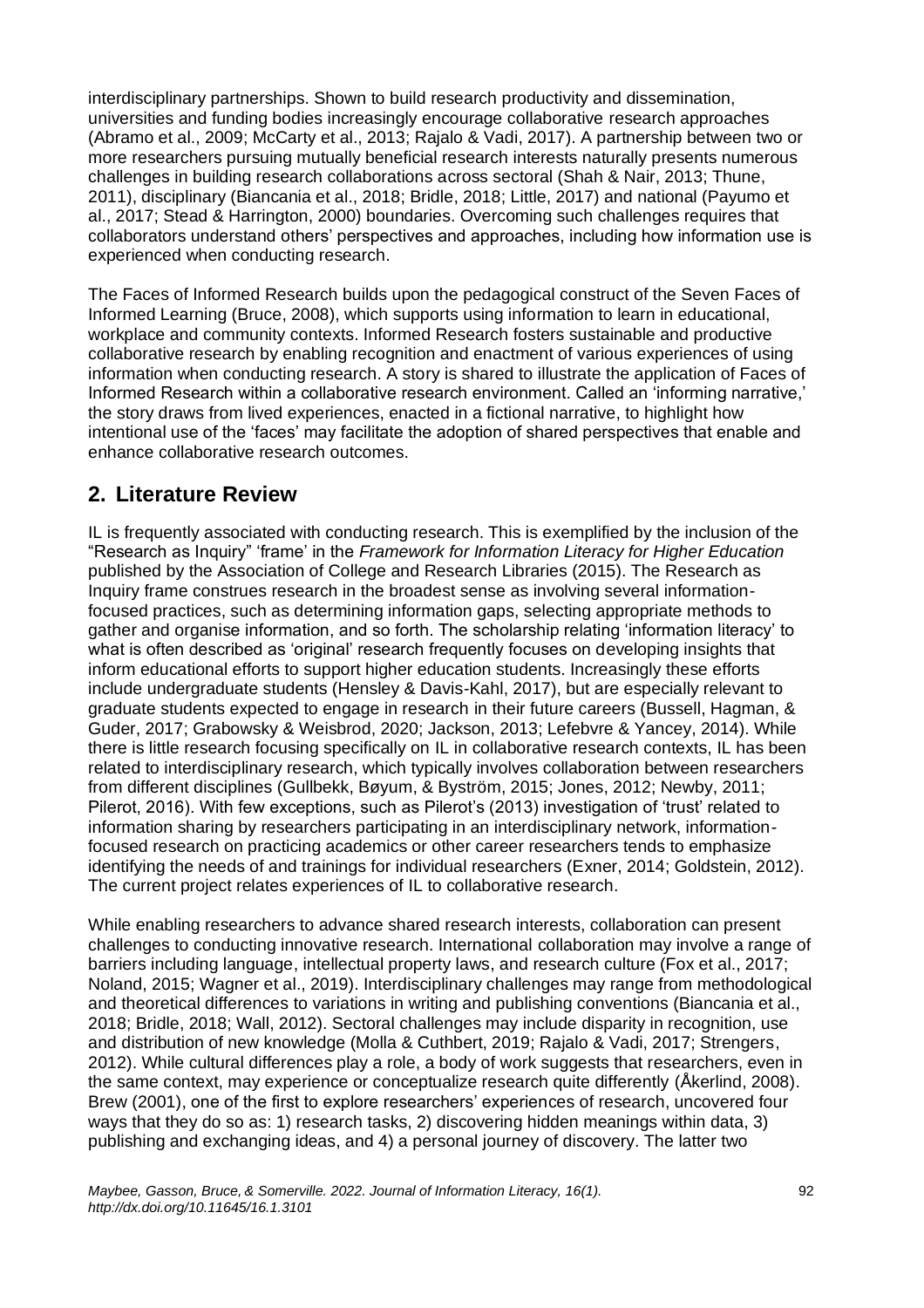categories that emphasize contributing to a field and personal development are associated with greater research productivity (Brew et al., 2016). The range of foci of researchers' experiences or conceptions of research include establishing research procedures (Brew, 2001; Prosser et al., 2008), fulfilling academic requirements (Åkerlind, 2008; Healey & Davies, 2019; Stubb et al., 2014), exchanging ideas in the field (Brew, 2001; Healey & Davies, 2019; Prosser et al., 2008), linking teaching and research (Healey & Davies, 2019), fostering personal development (Åkerlind, 2008; Brew, 2001; Stubb et al., 2014), and enabling change within the larger community (Åkerlind, 2008; Stubb et al., 2014). Although using similar language, differences in how research is experienced amongst collaborators may result in researchers having difficulty communicating with one another (Brew, 2001).

Bruce (2008) explored researchers' experiences of using information when conducting research, as part of a larger examination at how information is used in learning contexts. Bruce introduced a framework, called Informed Learning, that focuses on the relationship between the experience of information use and learning. The theoretical underpinnings of Informed Learning consider research as one kind of learning in which learning is understood as a change in ways of experiencing aspects of the world (Bowden & Marton, 1998). Bruce (2008) suggests that researchers' experiences of using information would be related to their experiences of research generally. She also noted that researchers may not distinguish between how they use information and how they conduct research—seeing the two as inseparable.

One critical aspect of Informed Learning, a transdisciplinary model (Bruce, 1997) now referred to as the Seven Faces of Informed Learning (Bruce, 2008), describes how learners experience using information to learn. Outlined in Table 1, Informed Learning describes seven distinct experiences of using information within a learning context such as conducting research.

|                         | Face                          | <b>Description</b>                                       |
|-------------------------|-------------------------------|----------------------------------------------------------|
| 1                       | <b>Information Awareness</b>  | Using technology and networks to communicate and         |
|                         |                               | keep abreast of developments in the field                |
| 2                       | <b>Information Sources</b>    | Sourcing information to meet a learning need             |
| $\overline{\mathbf{3}}$ | <b>Information Process</b>    | Engaging in information processes to learn               |
| 4                       | <b>Information Control</b>    | Making connections between information and learning      |
|                         |                               | needs                                                    |
| 5                       | <b>Knowledge Construction</b> | Building a knowledge base in new areas of interest       |
| 6                       | Knowledge Extension           | Extending an existing knowledge base                     |
|                         | Wisdom                        | Making wise use of information for the benefit of others |

**Table 1:** Seven Faces of Informed Learning (Bruce, 2008)

The Seven Faces of Informed Learning (Bruce, 2008) was used to frame experiences of using information to conduct research as an aspect of collaborative capacity building within a Collaborative Research Culture Framework (Gasson et al., 2020). Developed through an ongoing process of reviewing and analysing relevant literature (e.g., Ceballos et al., 2017; Ratten et al., 2018), the Collaborative Research Culture Framework originally identified three levels of collaborative research culture: 1) trust and respect (Roots), 2) shared interest groups (Fields), and 3) inspiration, innovation and inclusion (Fruits) (Gasson & Bruce, 2018). Collaborative capacity, of which experiences of using information to conduct research are an element, has since been included as an active component of the Framework (Gasson et al., 2020). The early descriptions of how using information may be experienced in a research context (Bruce, 2008) are the starting point for the conceptual exploration undertaken in the current project.

Drawing from Informed Learning (Bruce, 2008), Maybee and colleagues developed Informed Learning Design, a model that guides teachers to enable their students to see new aspects of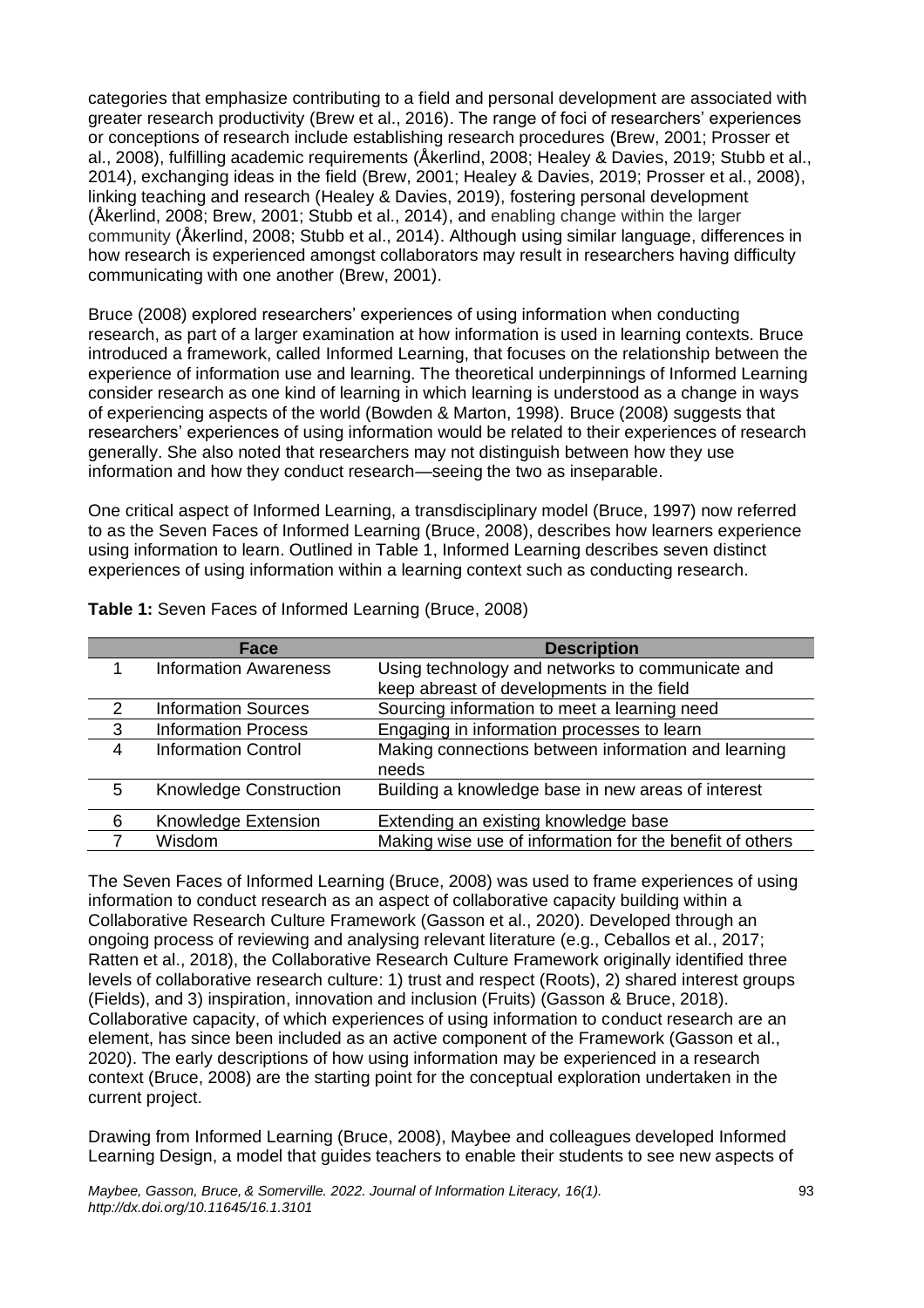using information within a learning context (Maybee et al., 2019). Informed Learning Design is underpinned by the Variation Theory of Learning, which suggests that for learning to occur people must become aware of key differences (that is, variations) between their current experiences and a new way of seeing (Marton, 2014; Marton & Tsui, 2004). In formal educational settings, teachers may act as catalysts for learning by drawing students' attention to the variations of which they are intended to become aware. Informed Learning Design suggests that for informed learning to occur a pattern must take place in which variations are made that highlight both using information and learning, which are then fused so learners may experience both in a new way (Maybee at al., 2019).

In addition to their application in formal educational settings, the ideas outlined by Maybee and his colleagues (2019) would be applicable in collaborative research contexts. Being introduced to variations by colleagues, supervisors, or others would enable researchers to see new aspects of using information as part of conducting research. A solution to Brew's (2001) concern that researchers experiencing research differently may not communicate well could be to intentionally create a shared experience of using information to conduct research amongst collaborators.

# **3. Conceptual Development**

The international team of researchers involved in this project adopt an experiential perspective that guides exploration of research problems and questions. This stance is consistent with research approaches and methodologies, such as phenomenology or phenomenography, that study and illuminate human experience. Guided by this stance, the Faces of Informed Research framework aims to allow stakeholders involved in collaborative research to recognise the varied ways that they and their partners may be experiencing using information while engaged in research.

The framework has two purposes. First, it may be applied in a collaborative research context to enable researchers and other stakeholders to understand the different ways information may be experienced amongst their research partners who are often working across academic disciplines and institutional cultures. The second purpose builds on the recognition of the varied ways researchers engaged in the same collaborative project may experience using information. This purpose informs using the framework pedagogically to enable researchers to expand their awareness of how using information may be experienced when engaged in research. Given the aim and the related purposes of this project, two questions guided the conceptual work:

- 1. What are the qualitatively different experiences that researchers may have of using information to conduct research?
- 2. How may the recognition of these experiences be applied in collaborative practice settings to support research development?

To address the two guiding questions, the research team engaged in conceptual work that was comprised of three types of activities: 1) analysing the existing literature, 2) closely examining and expanding a framework that describes how researchers may experience using information in a collaborative research context, and 3) composing and reflecting on an 'informed narrative' to convey how the new framework could be applied in a collaborative research setting.

Primarily addressing the first question, the review of the literature focused on scholarship related to the experiences of researchers generally as well as on researchers' experiences of IL and information use. The results of the review are summarised in the Literature Review section, which highlights that the Seven Faces of Informed Learning (Bruce, 2008) is a framework applicable for describing different experiences that researchers have of using information while engaged in research. The Seven Faces emerged from phenomenographic study findings on the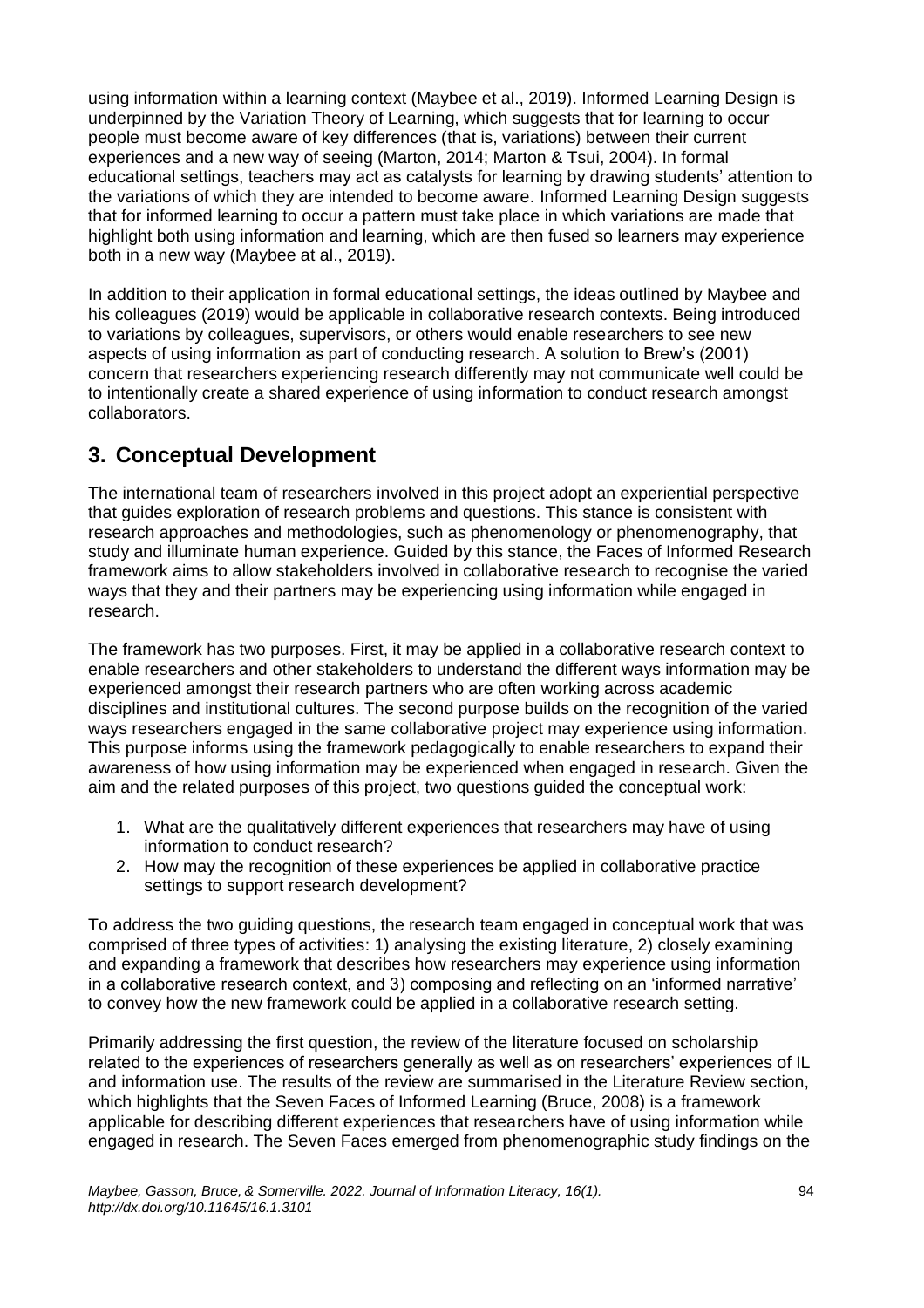varied experiences of academics, librarians, and others working in higher education (Bruce, 1997). A decade later, Bruce (2008) noted the applicability of the categories outlined in the Seven Faces for describing different experiences of using information in contexts such as research.

The research team closely examined each category of the Seven Faces of Informed Learning (Bruce, 2008) to identify how its elements would manifest in research settings, including collaborative and interdisciplinary contexts. The team's previous adaptions of the Seven Faces of Informed Learning included co-creation of 'Informed Systems,' a framework that emphasizes using information experience to learn to collaborate across organisational boundaries using codesigned systems (Somerville, 2015), supported their conceptual acumen. Evolving over time, the theoretical analysis resulted in a more targeted description of the seven 'faces' or categories specifically outlining experiences of using information in research settings.

Named the 'Faces of Informed Research,' each category of the framework is described in detail in the following section of the paper. Key stakeholders likely to benefit from the framework were identified as career researchers, research students, advisors, and information professionals, like librarians, who provide research support. After development, the framework was shared with stakeholders through various venues. For example, a seminar was held at one university in which advisors and librarians worked in pairs using the framework to identify support options for research students to deepen understanding of how researchers experience using information. Mentioned in the Literature Review section, an early version of the framework was shared through a journal publication targeting scholars of creative and professional writing education (Gasson et al., 2020). The framework was recently used to support a special interest group for women researchers at a university in Papua New Guinea (Gasson et al., 2021).

The second research question was addressed through the exploration of a pedagogic theory and model that explains how knowledge of researchers' experiences of using information may be used to advance collaborative research endeavours. For this purpose, the team drew ideas from Informed Learning Design, a model that enables teachers to design instruction that allows students to become more aware of new ways of using information within a learning context (Maybee et al., 2019). Informed Learning Design draws from the Variation Theory of Learning, which explains broadly how teachers may 'vary' aspects of a phenomenon being studied to enable learners to develop a more comprehensive experience of that phenomenon (Marton, 2014; Marton & Tsui, 2004). A pedagogic application using the categories developed in phase two is explored through an informed narrative using narrative thinking tools (Clandinin, 2016). While fictional, the informed narrative draws from lived experiences to suggest how the categories of the Faces of Informed Research may be used to create variations that allow researchers and other stakeholders to become aware of new ways to experience using information within a collaborative research environment.

## **4. Characteristics of the Faces of Informed Research**

The seven categories or 'faces' that comprise the Faces of Informed Research are outlined in Table 2. While closely aligned with the original categories from the Seven Faces of Informed Learning (Bruce, 2008), in some cases the names of the categories were changed in Informed Research to best describe different experiences of using information to learn within a research context. The faces are not specific to researchers with different levels of experience or capacity, but rather different ways of experiencing information use while engaged in research. The faces are not necessarily sequential or asynchronous.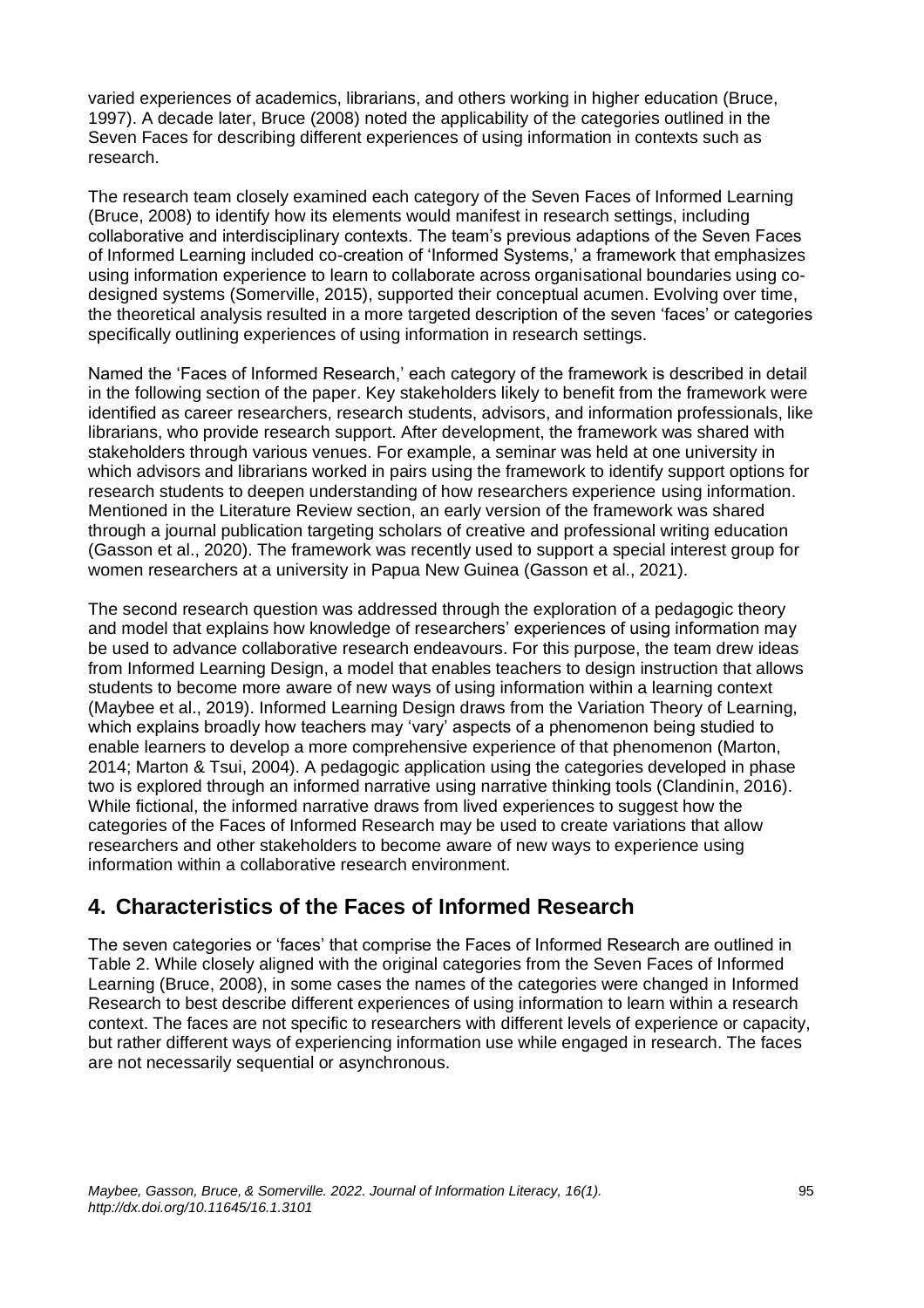**Face Description** 1 Field Awareness and **Communication** Communicating appropriately within professional networks in research communities 2 Information Sources Appropriating relevant information from a range of formal and informal sources to inform research 3 Information Processes Adapting information processes to inform personal and collaborative research needs 4 Information Organization Organizing information to establish connections between research and information sources 5 Knowledge Base Construction Engaging critically with information to understand areas of research 6 Knowledge Creation Generating innovations and creating new knowledge through research, including approaches and solutions 7 Research Gifts **Making wise use of research for the benefit of society** 

**Table 2:** Faces of Informed Research (Adapted from Bruce, 2008 pp. 138-9 & 148-9)

As with Informed Learning (Bruce, 2008), 'information' within an Informed Research context is anything that is informing. Examples range from pre-publication events like conferences or seminars to academic publications in books and journals, empirical data, reports from governments and industries, and online blogs and social media, sounds, or pictures. Information in a research context may also include conversations with other scholars or members of a research community, as well as the experiences of the research team or study participants.

#### **4.1 Field Awareness and Communication**

Researchers' experiences aligning with the Field Awareness and Communication category are focused on extending or building their communications networks to maintain awareness of thought, activity, and developments relevant to their work. The characteristics associated with this category are outlined in Table 3. Researchers who experience using information in this way are developing deep understandings of what constitutes information in the context of their research and research collaborations. In addition to a need to become aware of the research being conducted and published related to one's own area of research, there is also a focus on following research trends, commonly used methods, and new interpretations emerging from discourse as a member of a research community.

Information considered useful for maintaining awareness of the field may come from a variety of communication channels that include interactions between researchers within the same field, peer-reviewed journal articles and conference presentations, but also social media interactions, professional organisation list-servs, researcher blogs, and so forth. Field awareness may involve researchers as learners sharing across a group where they find information to inform their research. An example may be early career researchers focused on attending to and fostering an awareness of the field in relation to their own research interests as they engage with various stages of a research project.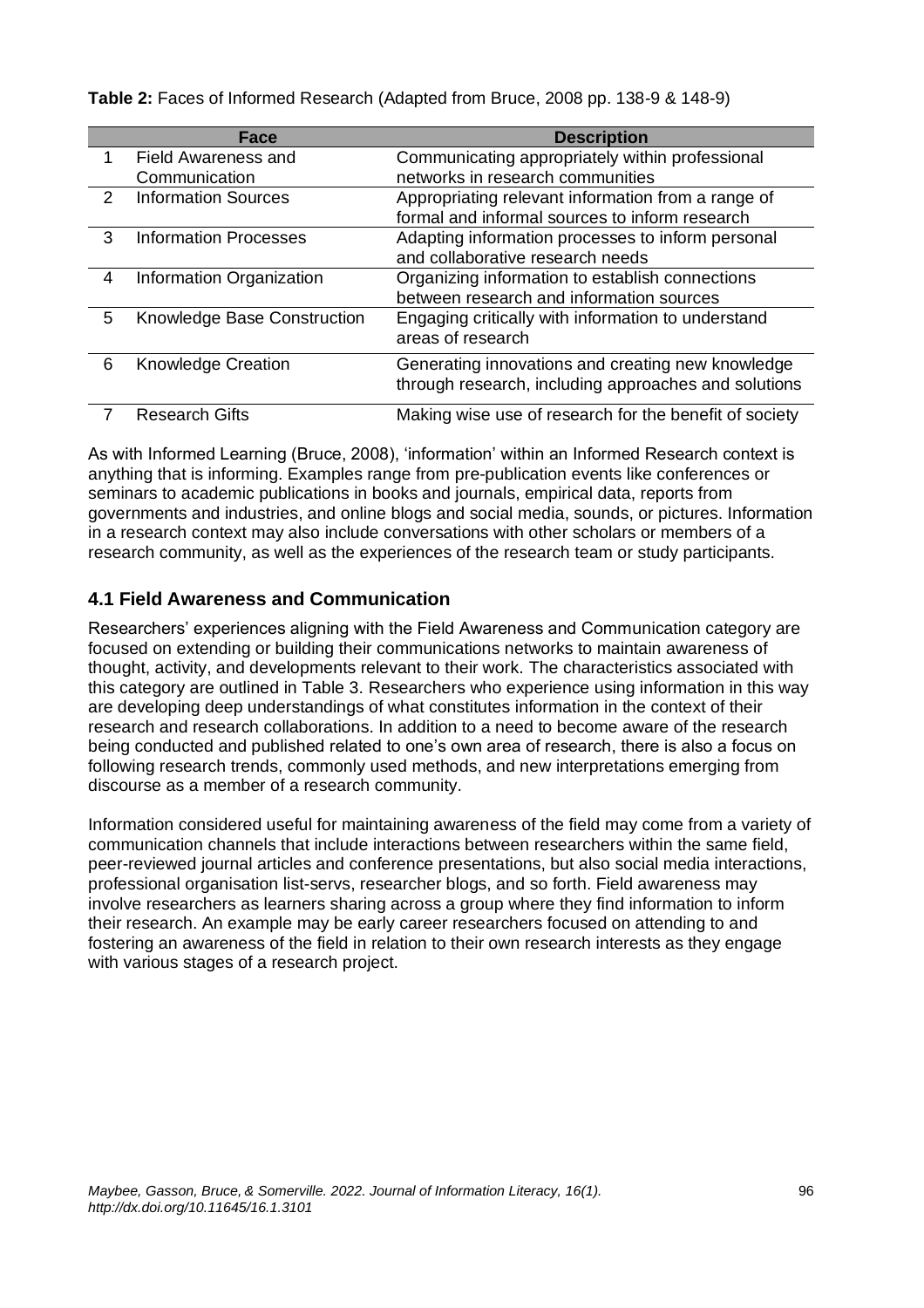**Table 3:** Characteristics of Field Awareness and Communication

| <b>Characteristics</b>                 | <b>Description</b>                                                                                                                                                                     |
|----------------------------------------|----------------------------------------------------------------------------------------------------------------------------------------------------------------------------------------|
| Using information is<br>experienced as | identifying and using information and communication systems,<br>research fora and networks that provide access to different<br>aspects of scholarly discourse and community engagement |
| Research activity is<br>experienced as | staying abreast of research developments or other matters<br>related to research areas of interest as a member of a research                                                           |
|                                        | community                                                                                                                                                                              |

#### **4.2 Information Sources**

Researchers' experiences aligning with the Information Sources category are focused on *finding and evaluating sources of information, both formal and informal, relevant to advancing their research* (see Table 4 for characteristics)*.* The sources sought and evaluated may be the literature from one's field to conduct a literature review to provide a rationale for a research project. Researchers focus on defining and locating high quality sources by a variety of activities, such as determining the ranking of select journals or tracking new publications of key researchers. However, the sources sought may also involve determining, collecting, analysing, and interpreting many forms of information to assess relative value in answering research questions.

The types of information needed and the procedures for collecting them vary widely depending on the field of study, such as conducting a scientific experiment in chemistry, interpreting interview data in communications, or analysing an original text in French literature. Here relevant sources might include field notes, samples, lab journals, interview data or archival texts. Researchers may work collaboratively to maximize their ability to access relevant resources, such as one using professional connections to access original materials in an archive and another applying specialized expertise with big data to mine data from online sources. In addition to working with research collaborators, researchers whose experiences align with this category may also work closely with information professionals and technologists to find and evaluate sources. A researcher may work with an academic librarian to develop a strategy to search a range of relevant databases and review, sort and store relevant results, or a method expert on a data gathering and analysis strategy.

| <b>Characteristics</b>                 | <b>Description</b>                                        |
|----------------------------------------|-----------------------------------------------------------|
| Using information is<br>experienced as | collecting and evaluating sources of relevant information |
| Research activity is<br>experienced as | informing a research topic or research question           |

**Table 4:** Characteristics of Information Sources

#### **4.3 Information Processes**

Researchers' experiences that align with the Information Processes category are focused on processes engaged in when using information to conduct research. The name of the original category from Informed Learning (Information Process) was changed to plural to suggest the numerous 'processes' researchers may draw from in their work. The characteristics associated with this category are outlined in Table 5. Such processes could be associated with any aspect of qualitative or quantitative research such as engaging with information to understand a research topic, locating and analysing publications for a literature review, collecting and analysing original data, or reporting or implementing findings. The processes may be well established or developed by an individual or a research team drawing from the practices used by researchers in differing disciplines. Researchers may develop their own processes and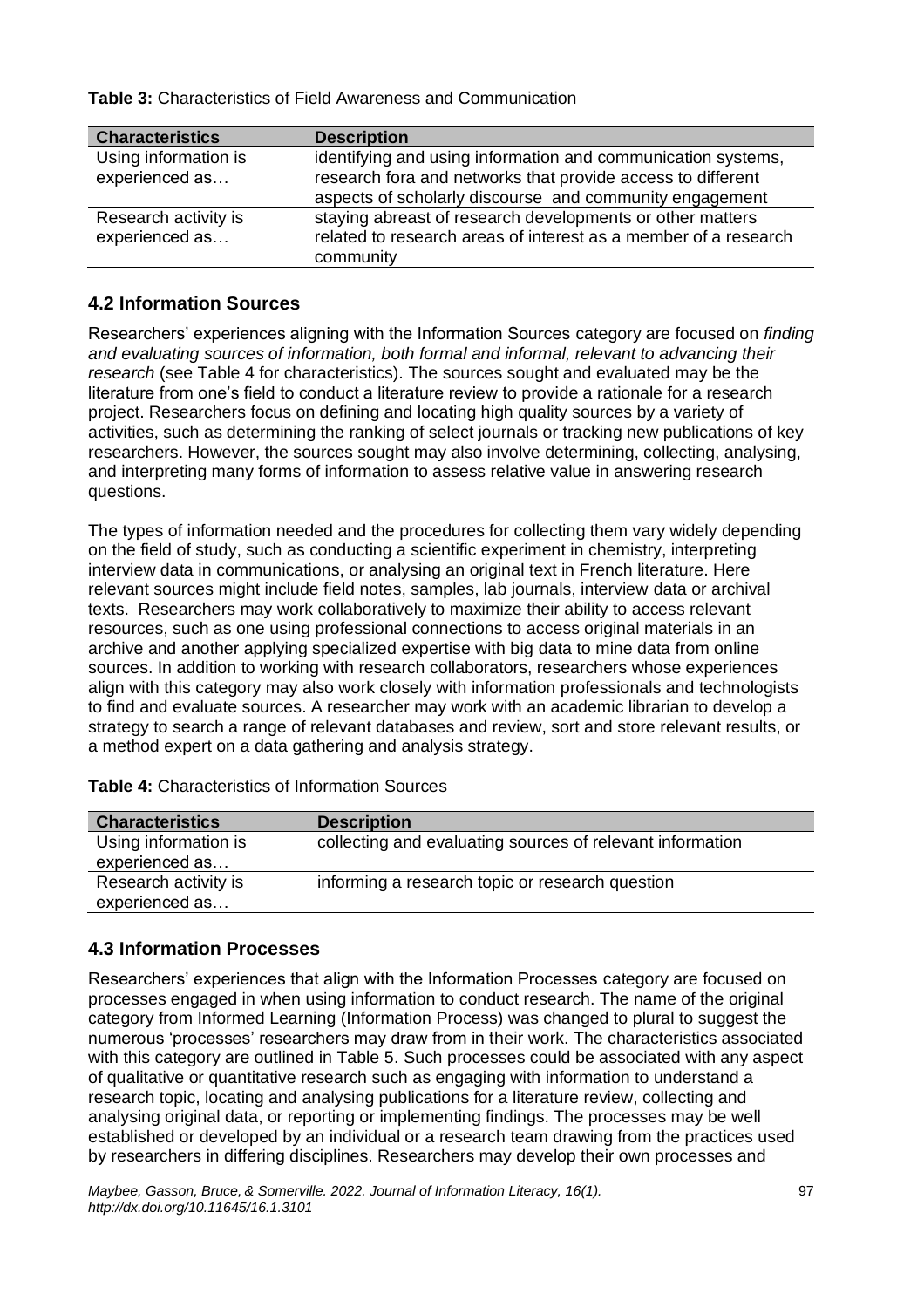deploy technological tools to track and manage various kinds of information used in their work. Researchers may also be guided by existing processes, such as collecting and analysing data for a study, which may follow specific processes outlined by a methodological framework. A researcher reviewing a newly discovered area of research may inform the work of another member of the research team responsible for leading and adapting the application of a particular methodology for that project.

| <b>Characteristics</b>                 | <b>Description</b>                          |
|----------------------------------------|---------------------------------------------|
| Using information is<br>experienced as | enacting processes to guide information use |
| Research activity is                   | informing any phase of research             |

**Table 5:** Characteristics of Information Processes

#### **4.4 Information Organization**

Researchers' experiences aligning with the Information Organization category are focused on making connections between information sources and aspects of research, which may take the form of storing and organizing information, including research data. The characteristics associated with this category are outlined in Table 6. A researcher's projects or interests may inform the way information is stored and sorted with the intent of readily accessing it when needed, such as for a future research project. Researchers who experience using information for research in this way may be interested in technological solutions that can support information storage, organisation, or curation, such as institutional or public repositories. For example, researchers may discuss how best to make a range of data and information available to all researchers in a group or agree on the naming conventions or files for the categorization of information to ensure access and use. Increasingly influenced by the development of institutional repositories, such an approach would also support researchers as learners seeking to make information open access, ensuring the information may be located and reused in the future.

**Table 6:** Characteristics of Information Organization

| <b>Characteristics</b>                 | <b>Description</b>                                                           |
|----------------------------------------|------------------------------------------------------------------------------|
| Using information is<br>experienced as | making connections between identified information and aspects<br>of research |
| Research activity is<br>experienced as | establishing informational relationships to evolve research                  |

#### **4.5 Knowledge Base Construction**

Researchers' experiences aligning with the Knowledge Base Construction category are focused on critically analysing information to understand a topic or research area or the various schools of thought associated with that area (see Table 7 for characteristics)*.*. Researchers are interested in discerning the reliability or credibility of existing research or the positions from which existing inquiry has developed. Interacting with colleagues is an important aspect of how researchers experience using information within this category. While scanning the information space, researchers typically adopt a critical stance trying to identify knowledge needs or sites where knowledge is currently developing and look for opportunities to apply different approaches in hopes of realising new ways of seeing or understanding and thereby develop a niche or 'fill a gap'.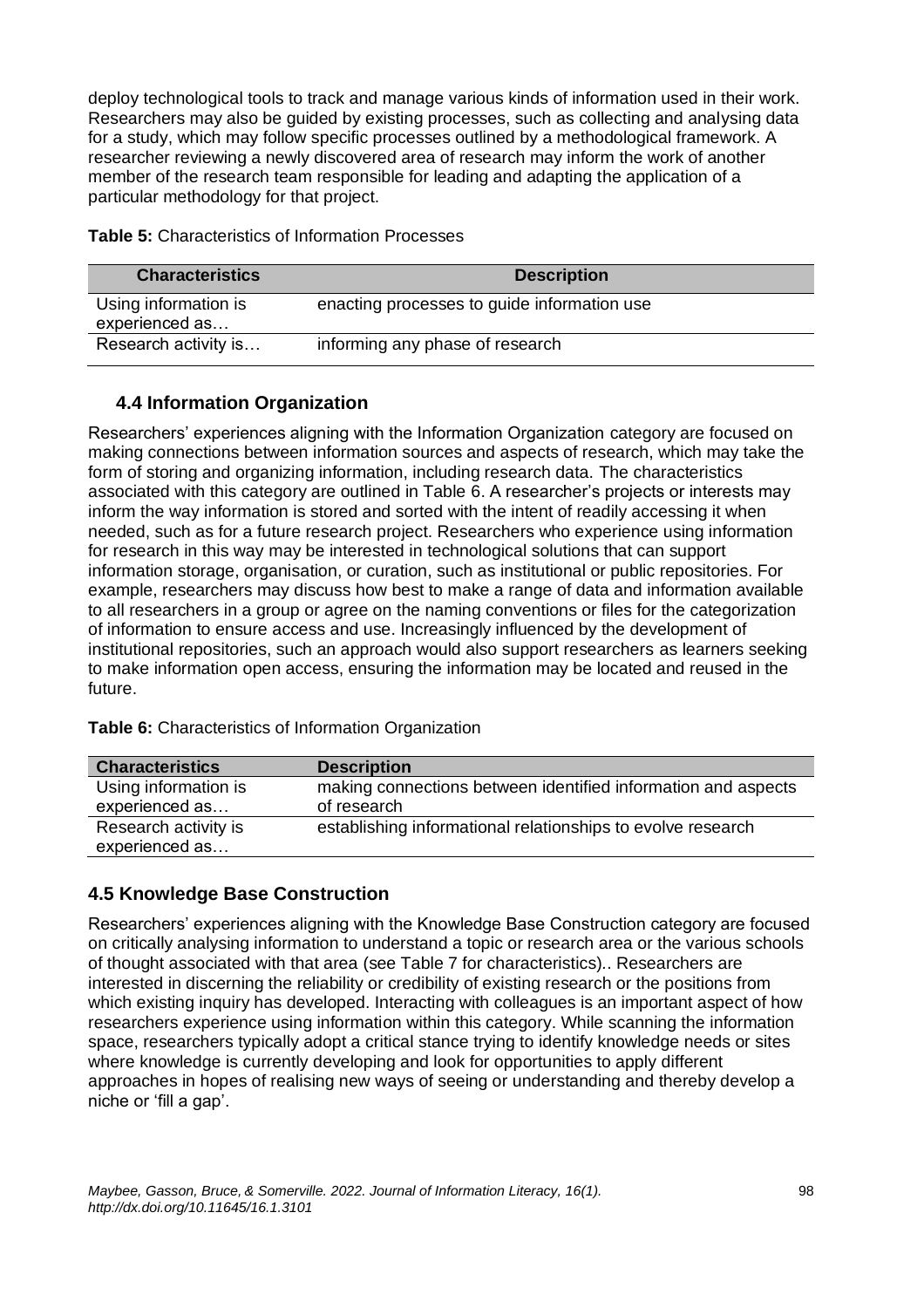**Table 7:** Characteristics of Knowledge Base Construction

| <b>Characteristics</b> | <b>Description</b>                                      |
|------------------------|---------------------------------------------------------|
| Using information is   | critically analysing information sources                |
| experienced as         |                                                         |
| Research activity is   | developing an understanding or appreciation of research |
| experienced as         | interests within the field                              |

#### **4.6 Knowledge Creation and Innovation**

Researchers' experiences that align with the Knowledge Creation category are focused on *using information to create new knowledge* (see Table 8 for characteristics). Researchers who experience using information in this way draw from their existing knowledge base and understanding of a research area to determine new directions for exploration, problem-solving or innovation. Information is collected and analysed with the intent of disseminating the results to advance knowledge in the field, including identifying solutions. Researchers use their intuition and creativity to provide insights into the meaning and potential impact of new research results or methodological advances to future research endeavours. Researchers may engage with select information so that potential new knowledge may be tested and verified.

| Table 8: Characteristics of Knowledge Creation and Innovation |
|---------------------------------------------------------------|
|---------------------------------------------------------------|

| <b>Characteristics</b>                 | <b>Description</b>                                         |
|----------------------------------------|------------------------------------------------------------|
| Using information is                   | creating new knowledge and innovations that illuminate the |
| experienced as                         | research space                                             |
| Research activity is<br>experienced as | generating results that advance knowledge                  |

#### **4.7 Research Gifts**

Researchers' experiences that align with the Research Gifts category are focused on *ways of using information to achieve positive social impact*. The characteristics associated with this category are outlined in Table 9. This may involve dissemination of information through publication, application of innovations, or research approaches such as action research or other empowerment-oriented practices. Social benefits guide development and implementation of research projects, including how information is collected, used, and communicated. Researchers using information in ways that align with the Research Gifts category will be informed by their professional values, the research purpose, and the research context. Having identified new knowledge, researchers will communicate aspects of that knowledge to meet the needs of identified audiences. For example, a researcher may contribute a scholarly publication that addresses the interests of a research community or share creation of a vaccine to address a global pandemic.

| Table 9: Characteristics of Research Gifts |  |  |
|--------------------------------------------|--|--|
|                                            |  |  |

| <b>Characteristics</b>                 | <b>Description</b>                                                                |
|----------------------------------------|-----------------------------------------------------------------------------------|
| Using information is<br>experienced as | using research information for positive social impact                             |
| Research activity is<br>experienced as | conducting and disseminating or applying research for positive<br>social benefits |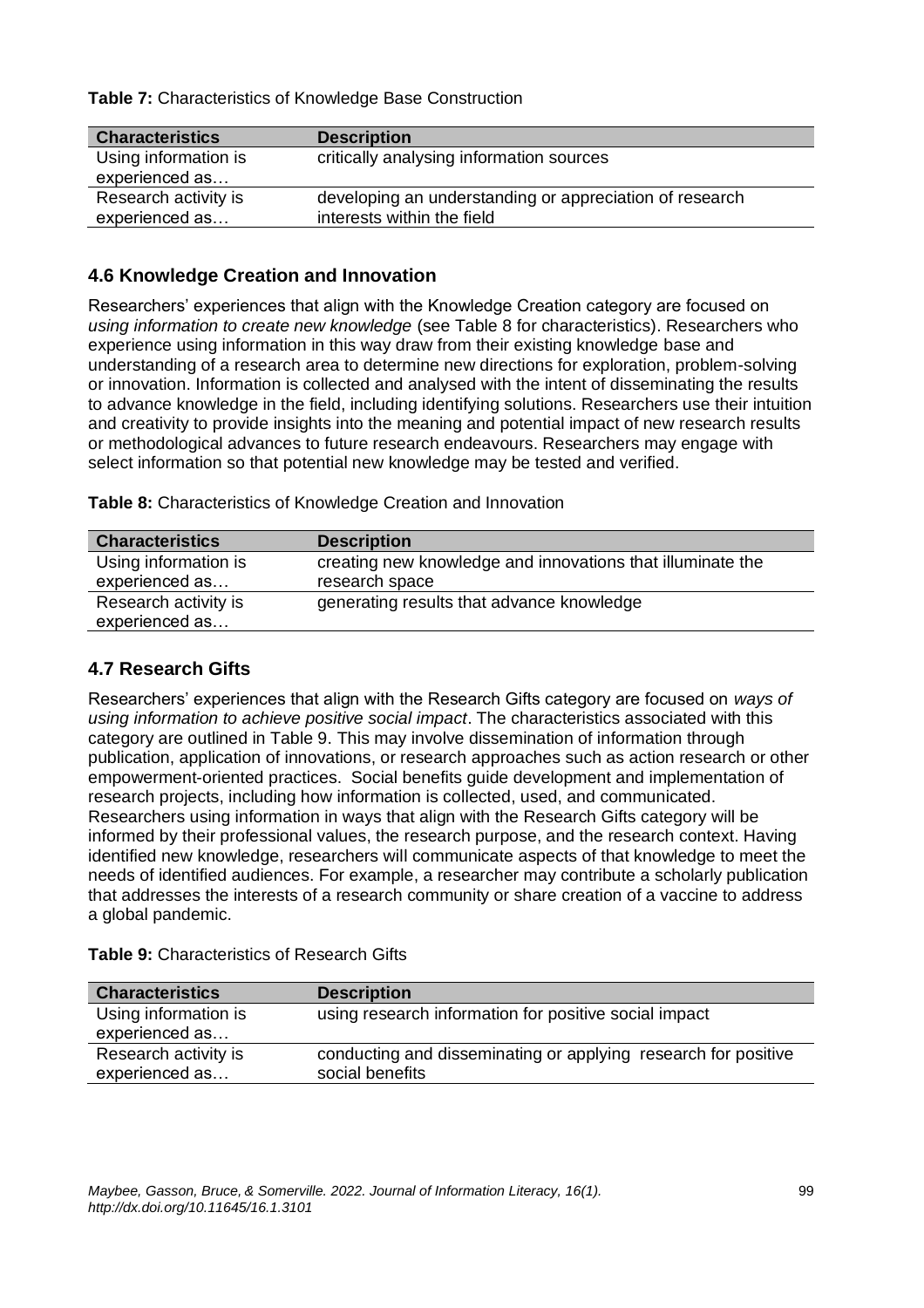# **5. Applying informed research**

Stories have the ability to present the specific and highlight the transferable through situated contexts that reveal relevant and meaningful insights (Clandinin, 2016). A type of story, called an 'informing narrative,' is shared to illustrate the application of the Faces of Informed Research within collaborative research environments. Drawn from lived experiences but enacted in a fictional narrative, the informing narrative highlights how intentional use of the 'faces' can facilitate the adoption of shared perspectives that enable and enhance collaborative research outcomes.

The story presented in this section reveals how the Faces of Informed Research may be applied in a context to enable researchers to experience using information to conduct research in new ways. The story is loosely based on the experiences of one of the authors. It centres on a partnership between two universities in different countries looking to develop interdisciplinary research collaborations and mutual research capacity with support from external funders. Aligned with the Informed Learning Design model that describes how teachers may create variations that enable students to become aware of new ways of using information in learning contexts (Maybee et al., 2019), the story exemplifies how the Faces of Informed Research may be used to create variations that allow researchers to become aware of new ways to experience using information to advance collaborative research.

#### **5.1 Informed research in context: An informed narrative**

As the facilitators of this undertaking conducted initial online meetings to explore options, different experiences with using information to conduct research surfaced. Our fictitious facilitator employed the Faces of Informed Research to determine project members' experiences of using information for research purposes. The faces recognized by the facilitator as being experienced by researchers and other facilitators in this context are described below. Varying aspects of the 'faces' described in the Faces of Informed Research, she enabled members of the group to become more aware of one another's experiences, which allowed them to advance their collaborative research enterprises.

The facilitator described in this story was from 'HiTec' University, which has a well-funded library of online collections and e-research services, as well as high performance computing and information technology infrastructure. The other university involved in the partnership was 'Presence' University. Presence enjoys strong community engagement which ensured ready access to community leaders, and unique collections of heritage artefacts and specialized industry and government data sources. Administrators at both HiTec and Presence recognized an opportunity to develop research projects that could benefit researchers from both universities. Organized by the facilitator, a working group comprised of researchers from both universities was constituted to explore mutual interests and opportunities to engage in collaborative research.

Drawing from her knowledge of the **Field Awareness and Communication** category, the facilitator realised that the participants were focused on topical areas and research methodologies conducted by colleagues at their own university but had little awareness of the research areas that were the focus of the researchers at the partnering university. To extend researchers' awareness of their partners' research, the facilitator held online networking meetings in which participants shared their current research. At first, the facilitator found that participants in these discussions needed to develop a shared nomenclature for terms like 'faculty' or 'college' and 'program' or 'course,' and even for the names of reference management software used at the different universities. However, once these barriers were bridged, the facilitator shifted the focus of the discussion to vary differences and similarities between using information to conduct research at the two universities. To accomplish this, she asked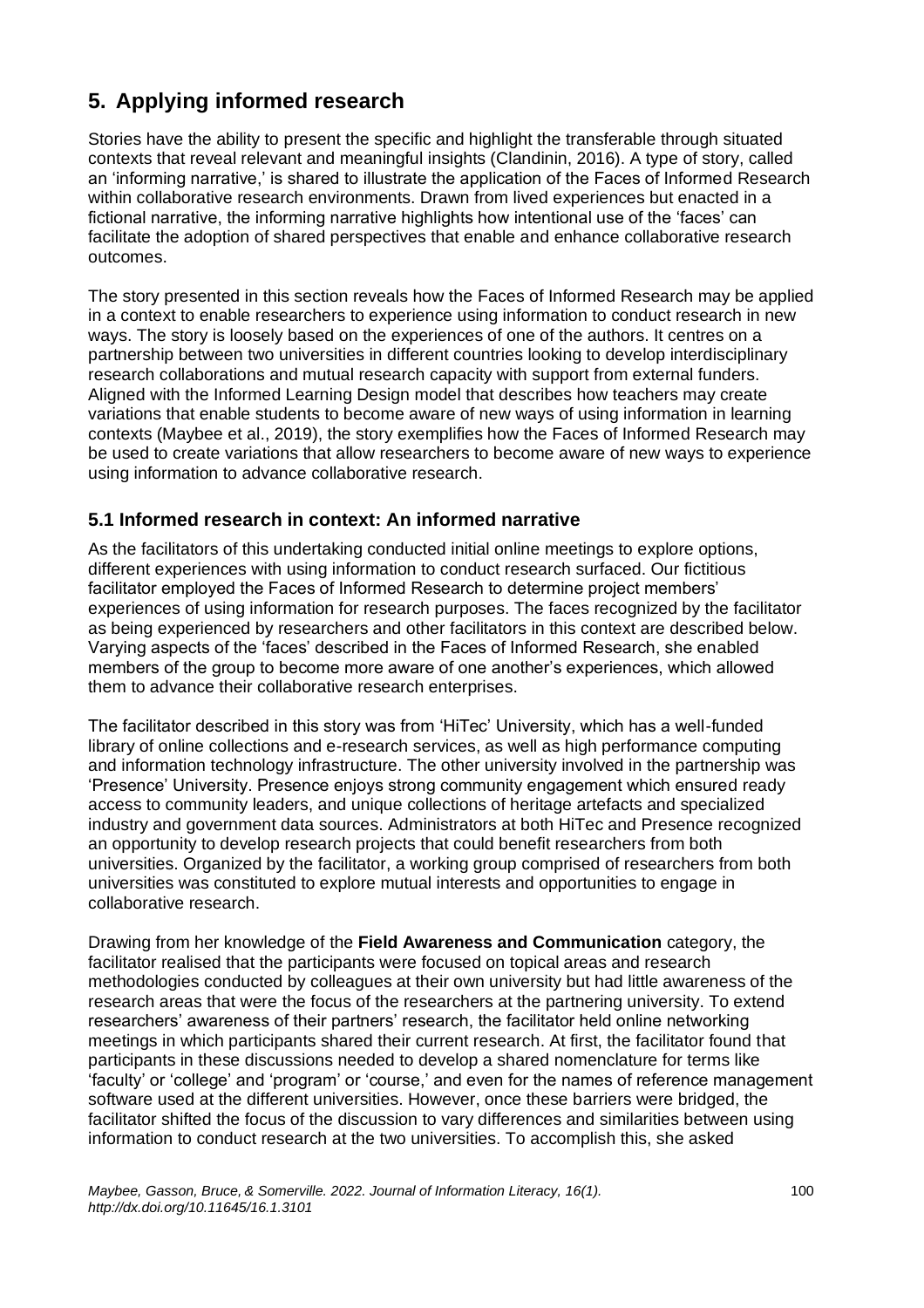participants to identify research trends and methodological approaches within their own university as well as across the two universities. Developing a deeper awareness of the research being conducted and published by the entire group allowed the researchers in the project to collaboratively determine potential research areas that would align with the interests of both universities.

The facilitator discerned that several researchers from both universities experienced using information to conduct research in ways that aligned with the **Knowledge Base Construction** category. The shared focus on critically analysing information to understand a topic from different perspectives enabled the researchers to enrich their collective approach to the collaborative project. One instance originated when a researcher from HiTec, Jamie, described a specific methodology, which was followed by conversations with other researchers new to the method. As Jamie explained how the data analysis would be approached to Adriana, a researcher from Presence, they engaged in a discussion of the cultural sensitivities of participants that were routinely managed by Adriana, an issue unfamiliar to Jamie. They considered the language used in the thematic headings Jamie proposed and the interpretation of certain phrases in the data. The opportunity to apply local expertise that could support nuanced interpretation of data in context was a new possibility for some of the HiTec researchers, while using software that could automate effective deep data analysis across the data set was novel for many Presence researchers. Aligning with the **Knowledge Creation and Innovation** category, the researchers recognized that a methodological approach encompassing their differing ideas would likely result in new insights into both the method and the data.

As the research project partnership progressed, considerable variation among the researchers' methods and disciplinary perspectives brought up logistical concerns about the management and storage of information and how and by whom it would be accessed. Some of the researchers from both universities adhered to existing processes to guide how they used information when conducting their research (Information Processes), which they expected their colleagues would benefit from following as well. Other researchers in the group focused on determining the best ways to store and organise information (Information Organization) within the collaborative context of the current project. The facilitator used the project proposal phase and the ethics application to help the group become aware of different ways participants may be experiencing this phase of the collaborative work. Again, she began by having participants describe their own approaches to managing and storing research information. After being introduced to various approaches, the facilitator asked the group to determine the characteristics of information management and storage that would work best for the project and research team.

Several of the researchers from HiTec wanted to use a cloud solution for sharing information and resources. The researchers from Presence were unfamiliar with these technologies and did not have ready access to the preferred cloud solution. HiTec gave Presence access to the cloud solution; however, limited internet bandwidth and software configuration issues created barriers and other challenges. Drawing from the Information Organization category, the facilitator asked the research team to identify the characteristics of options that would ensure that the entire research team had sufficient access to relevant information to contribute their research expertise to the project. From these characteristics, the group then developed solutions for managing and storing information among participants of the group and sharing it with the broader community. Solutions included the adoption of a social media platform that was easily accessible by researchers from both universities. The platform allowed simultaneous information access that increased the potential for interactivity between members of the team.

Towards the end of the project, the facilitator drew from the **Research Gifts** category to lead a group discussion about the positive social impact researchers hoped their collaborative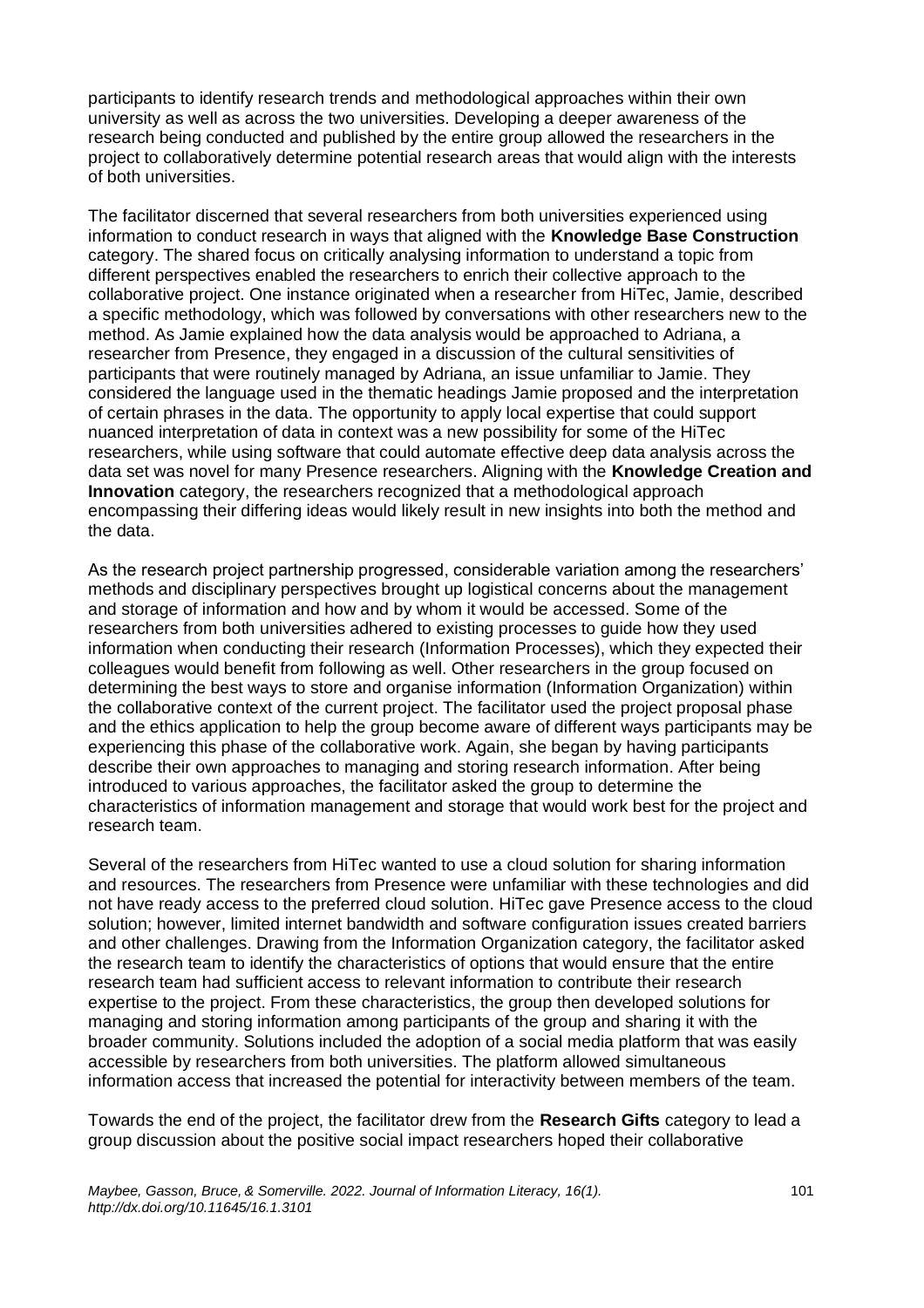research would achieve. While there was variation in how researchers conceptualised 'impact' for their research, most of the researchers mentioned publishing in academic venues with high citation indexes. In comparison, others emphasized how the research may benefit the target community that had participated in the study and potentially other communities like it around the world. Many HiTec researchers shared that it was quite usual for them to reach out across a range of media to share their research findings virtually. Some of the Presence researchers offered that they typically host a celebration ceremony in which they present results of projects with communities that were the focus of the research. The ensuing discussion led to researchers in the project expanding their intentions for using information in research to advance both scholarly and community interests.

An outcome of this discussion was the research team agreement to host a final site visit in which the researchers from HiTec travelled to Presence to share and celebrate the findings of the research. The funding organization of the project was invited to send a representative or join the celebration online. They created social media feeds and online blogs to help herald the upcoming release of the findings in key journals and professional association websites. Communicated during the celebration, the impact of findings on the community drew great interest from other researchers and funders.

## **6. Discussion**

Fulfilling the aim of the conceptual exploration undertaken in this project, the Faces of Informed Research supports the development of collaborative research by enabling stakeholders to recognise how their partners may experience using information while engaged in research. When made explicit, the complementary and interconnected faces may play a meaningful role in deepening professional and research networking and to enhance and realize collaborative research goals. Specifically, this recognition allows researchers to identify which of the faces - 1) Field Awareness and Communication, 2) Information Sources, 3) Information Processes, 4) Information Organization, 5) Knowledge Base Construction, 6) Knowledge Creation, and 7) Research Gifts - one or more fellow collaborators may be experiencing and relate that face to their own experience of using information.

Using the faces to recognise experiences of using information to conduct research may allow researchers to change or expand their experiences by becoming aware of new aspects of using information when working on a collaborative research project. This type of learning might occur incidentally, such as when a researcher explains a methodological approach to a colleague that enables that person to become aware of new theoretical approaches for examining and understanding data. Someone experiencing **Field Awareness and Communication** may be focused on building their communications networks. However, researchers experiencing **Field Awareness and Communication** may not be aware of critically analysing information to understand a topic as they would be if they experienced using information to conduct research as **Knowledge Base Construction**. Through collaboration, researchers can become aware of aspects of critically analysing information to understand a topic and come to experience using information within a research context in a way that aligns with the **Knowledge Base Construction**, as well as **Field Awareness and Communication**.

The Faces of Informed Research may also be used pedagogically to deliberately enable researchers to expand their awareness of how using information may be experienced when engaged in research. It is this application of the framework that holds the most promise for supporting the development of successful collaborative research—even across wide cultural divides and amidst significant disciplinary differences—by amplifying shared experiences of using information to conduct research. In a collaborative research environment, changing researchers' experiences may result from intentional interventions by a facilitator or other member of the group who purposefully varies differences to encourage researchers to see new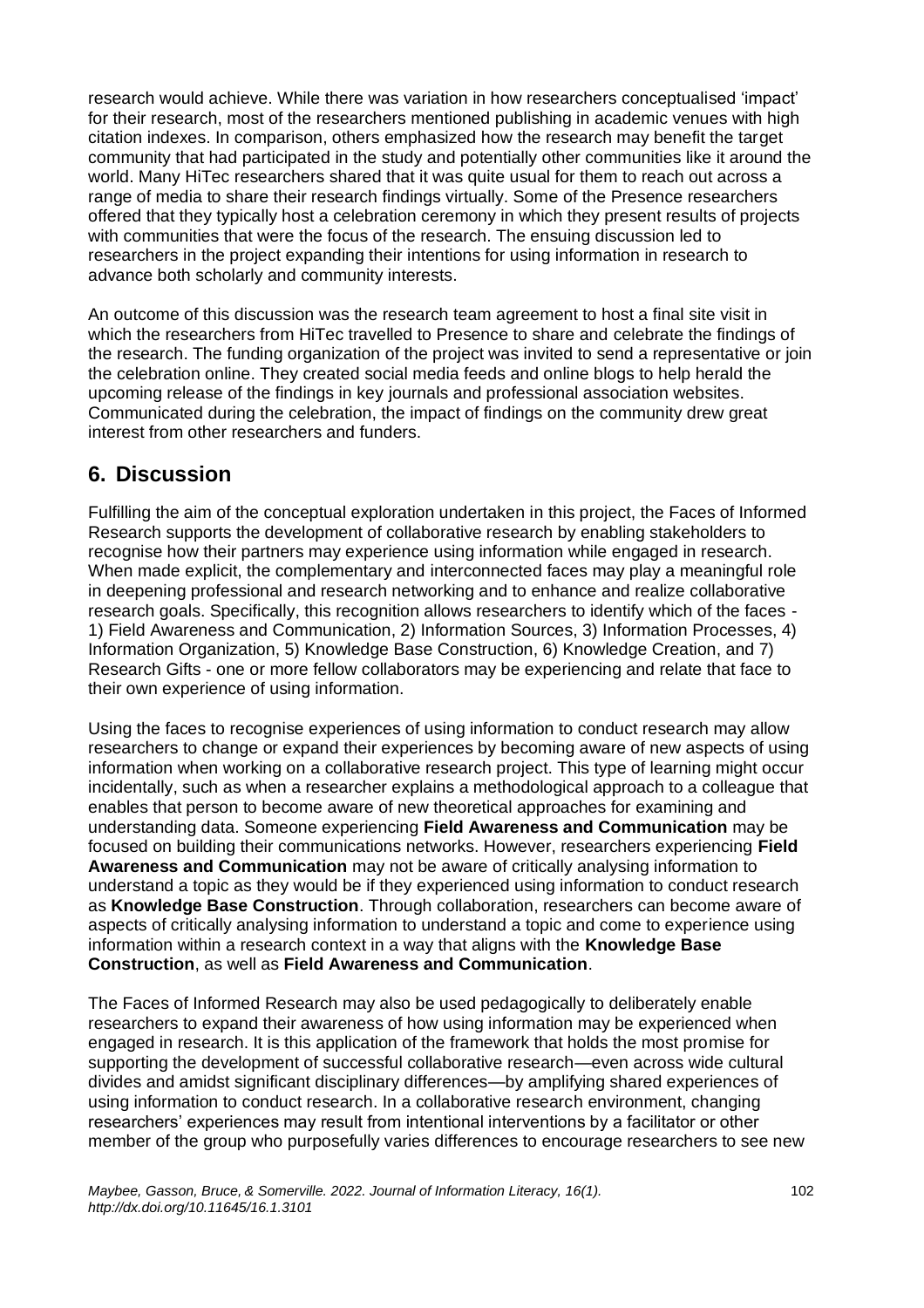aspects of using information within the research context. Enabling such changes was exemplified in the narrative when the facilitator recognized that some researchers were having different experiences of using information related to managing and storing their data. By inviting the group to work together to determine the characteristics of information management and storage that would work best for project, the facilitator enabled the entire group to develop an awareness of aspects related to the **Information Organization** category.

The informed narrative exemplified how the Faces of Informed Research may be applied in a research context. Having revisited the Seven Faces of Informed Learning (Bruce, 2008) with the aim of highlighting how researchers experience using information as part of research, the authors purposefully chose to explore how the Informed Research framework may support actual collaborative research projects. Contributing an understanding of the various experiences of using information to conduct research, the Faces of Informed Research may also inform the development of educational offerings to advance the research practices of higher education students. Applied to the development of higher education curricula focused on using information to learn (Maybee, 2018; Ranger, 2018), the Informed Learning Design model (Maybee, et al., 2019) could be honed to support the development of educational offerings specifically designed to create variations that enable students to become aware of new ways of experiencing using information within a research context.

An area of future exploration, the use of Informed Research in higher education would support collaborative research by creating a pipeline, from student to early career to experienced researcher, capable of recognising different experiences of using information within a research context and working toward shared understandings. As advisor experiences and pedagogies gain greater attention (Bruce & Stoodley, 2013; Forrester, 2021), the application of the Faces of Informed Research can be articulated and explored as a lens to enhance research experience and culture.

# **7. Conclusion**

The Faces of Informed Research provides conceptual insights to advance research by enabling researchers to build mutual understanding of ways of using information that supports collaboration (Bruce, 2008; Gasson et al, 2020). The current exploration is limited to conceptual theorisation to identify qualitatively different experiences that researchers have of using information to conduct research. This contribution to the literature further explains how such experiences can be used in collaborative practice settings to support research development. The examination of the application of the Faces of Informed Research in additional contexts may reveal deeper and richer insights into the efficacy of Informed Research principles and practices.

Recognising that solutions to global problems increasingly require collaborative international research teams that must negotiate both national and disciplinary conventions and assumptions, future work will focus more deeply on Informed Research as part of Collaborative Capacity, a component of the Collaborative Research Culture Framework (Gasson et al., 2020). In addition to exploring educational applications, specific areas of interest for future investigation focus on the role of Informed Research in relationship to other areas of study, including group collaboration 'efficacy' (Rajalo & Vadi, 2017), leadership in research, research management and research collaboration (Browning et al., 2017; Kok & McDonald, 2017) and the importance of information experiences for successful research, collaboration and writing (Bruce, 2008; Somerville et al., 2020). This line of inquiry is timely, given exponential increase in information generation and information sources within a dynamic scholarly communication space amidst unprecedented worldwide dilemmas and global needs.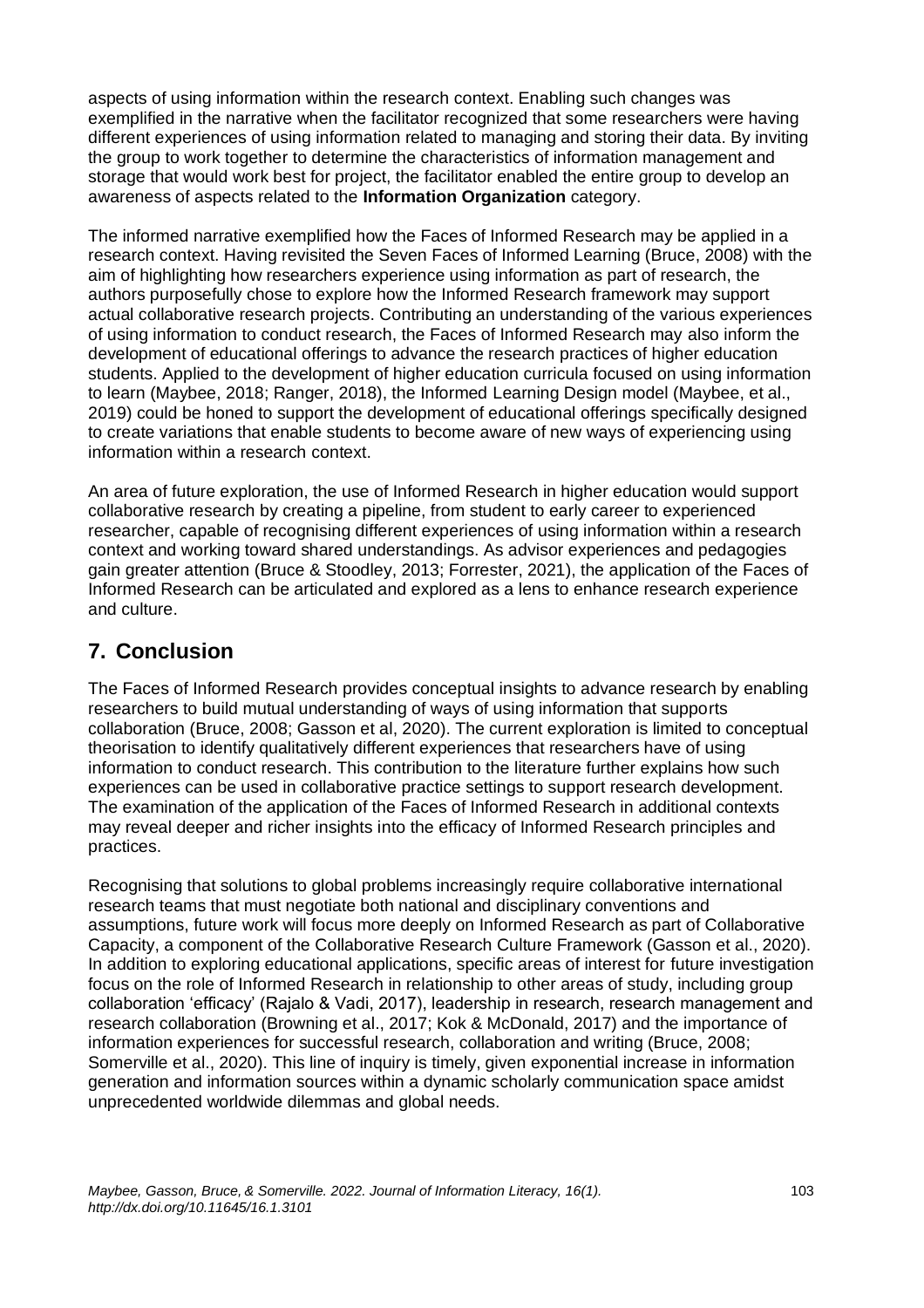# **References**

Abramo, G., D'Angelo, C., & Di Costa, F. (2009). [Research collaboration and productivity: Is](https://doi.org/10.1007/s10734-008-9139-z)  [there correlation?](https://doi.org/10.1007/s10734-008-9139-z) *Higher Education, 57*(2), 155–171.

Åkerlind, G. S. (2008). [An academic perspective on research and being a researcher: An](https://doi.org/10.1080/03075070701794775)  [integration of the literature.](https://doi.org/10.1080/03075070701794775) *Studies in Higher Education*, *33*(1), 17–31.

Association of College and Research Libraries. (2015). [Framework for information literacy](http://www.ala.org/acrl/sites/ala.org.acrl/files/content/issues/infolit/Framework_ILHE.pdf)  [for higher education](http://www.ala.org/acrl/sites/ala.org.acrl/files/content/issues/infolit/Framework_ILHE.pdf). Association of College and Research Libraries.

Biancania, S., Dahlander, L., McFarland, D., & Smith, S. (2018). Superstars in the making? The [broad effects of interdisciplinary centers.](https://doi.org/10.1016/j.respol.2018.01.014) *Research Policy, 47*, 543–557.

Bowden, J. A., & Marton, F. (1998). *The university of learning: Beyond quality and competence*. Kogan Page.

Brew, A. (2001). [Conceptions of research: A phenomenographic study.](https://doi.org/10.1080/03075070120076255) *Studies in Higher Education*, *26*(3), 271–285.

Brew, A., Boud, D., Namgung, S. U., Lucas, L., & Crawford, K. (2016). [Research productivity](https://doi.org/10.1007/s10734-015-9930-6)  [and academics' conceptions of research.](https://doi.org/10.1007/s10734-015-9930-6) *Higher Education*, *71*(5), 681–697.

Bridle, H. (2018). [Following up on interdisciplinary encounters: Benefits for early career](https://doi.org/10.1017/S1062798718000236)  [researchers.](https://doi.org/10.1017/S1062798718000236) *European Review, 26*(S2), S6–S20.

Browning, L., Thompson, K., & Dawson, D. (2017). [From early career researcher to research](https://doi.org/10.1080/1360080X.2017.1330814)  [leader: Survival of the fittest?](https://doi.org/10.1080/1360080X.2017.1330814) *Journal of Higher Education Policy and Management, 39*(4), 361– 377.

Bruce, C. S. (1997). *The seven faces of information literacy.* AusLib Press.

Bruce, C. S. (2008). *Informed learning*. Association of College and Research Libraries.

Bruce, C. S., & Stoodley, I. (2013). Experiencing higher degree research supervision as teaching. *Studies in Higher Education, 38*(2), 226-241.

Bussell, H., Hagman, J., & Guder, C. S. (2017). [Research needs and learning format](https://doi.org/10.5860/crl.78.7.978)  [preferences of graduate students at a large public university: An exploratory study.](https://doi.org/10.5860/crl.78.7.978) *College & Research Libraries, 78*(7), 978–998.

Ceballos, H., Galeano, N., Juarez, E., & Cantu-Ortiz, J. (2017). [Impelling research productivity](https://doi.org/10.1057/s41275-017-0064-8)  [and impact through collaboration: A scientometric case study of knowledge management.](https://doi.org/10.1057/s41275-017-0064-8) *Knowledge Management Research and Practice, 15*(3), 346–355.

Clandinin, D. (2016). *Engaging in narrative inquiry* (Vol. 9). Routledge.

Exner, N. (2014). [Research information literacy: Addressing original researchers' needs.](https://doi.org/10.1016/j.acalib.2014.06.006) *The Journal of Academic Librarianship*, *40*(5), 460–466.

Forrester, N. (2021, September 2). Forward thinking: Paths to a research career. *Nature, 597,* S1–S3.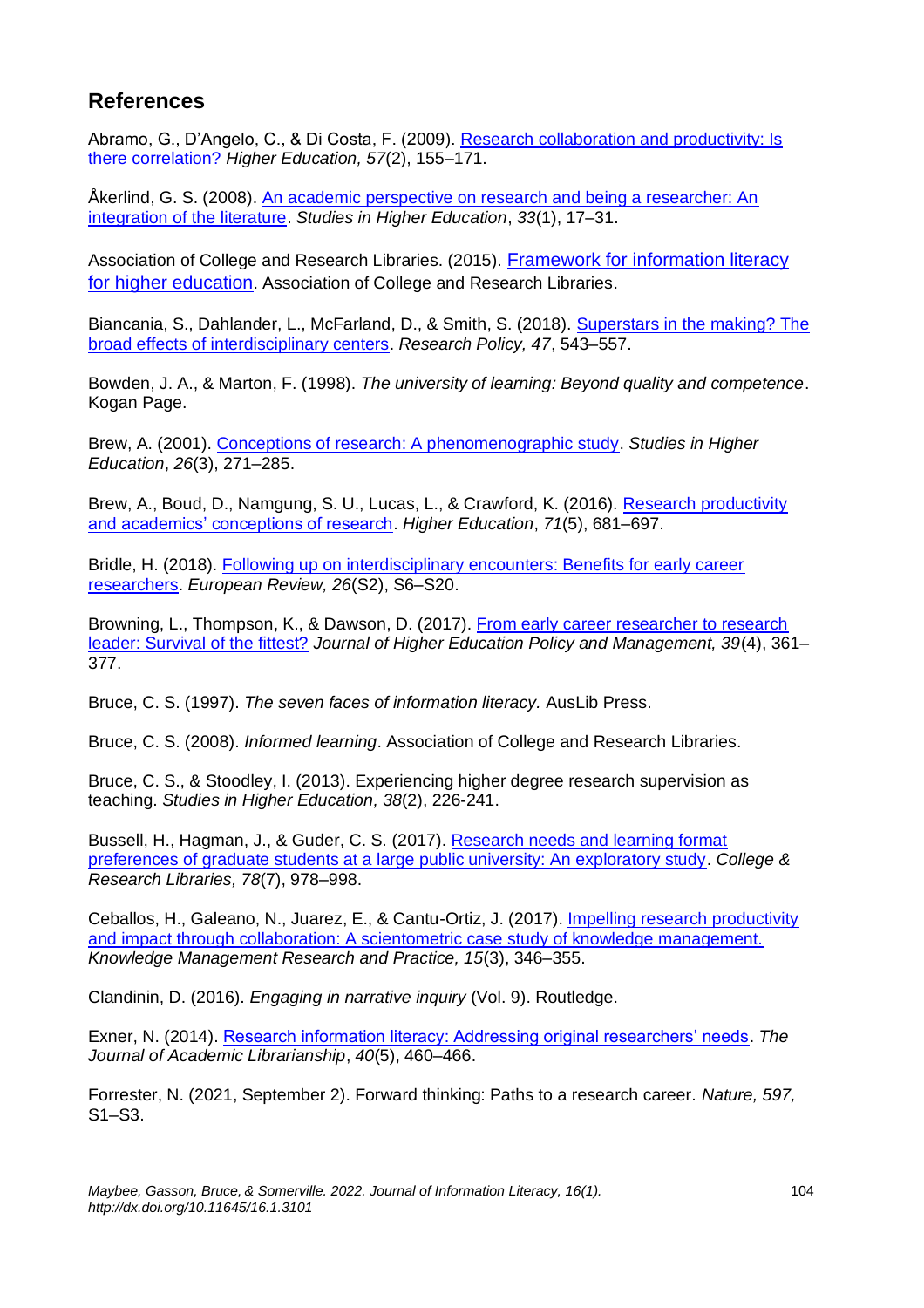Fox, M., Realff, M., Rueda, D., & Morn, J. (2017). [International research collaboration among](https://doi.org/10.1007/s10961-016-9512-5)  [women engineers: frequency and perceived barriers, by regions.](https://doi.org/10.1007/s10961-016-9512-5) *The Journal of Technology Transfer, 42*(6), 1292–1306.

Gasson, S., Aisoli-Orake, R., Bue, V., Aisi, M., Ambelye, I., Betasolo, M., Nuru, T., Kialo, D., Akanda, S., Denano, S., Yalambing, L., Spencer, E., Bruce, C., & Roberts, N. (2021). *A special interest group for women in higher education in Papua New Guinea (PNG): An autoethnography of the PNG University of Technology.* Unpublished manuscript.

Gasson, S., & Bruce, C. S. (2018, April 17–19). *Supporting higher degree research collaboration: A reflection* [Conference presentation]. Quality in Postgraduate Research, Adelaide, Australia.

Gasson, S., Bruce, C. S., & Maybee, C. (2020). Creating collaborative capacity in early career [research writers.](https://www.textjournal.com.au/speciss/issue59/Gasson&Bruce&Maybee.pdf) *TEXT (Special Issue #59)*, *24*(2).

Grabowsky, A. & Weisbrod, L. (2020). [The effectiveness of library instruction for](https://doi.org/10.18438/eblip29657)  [graduate/professional students: A systematic review and meta-analysis.](https://doi.org/10.18438/eblip29657) *Evidence Based Library & Information Practice*, *15*(2), 100–137.

Goldstein, S. (2012). [A partnership approach to promoting information literacy for higher](https://doi.org/10.18352/lq.8018)  [education researchers.](https://doi.org/10.18352/lq.8018) *LIBER Quarterly*, *21*(2), 188–200.

Gullbekk, E., Bøyum, I., & Byström, K. (2015). [Interdisciplinarity and information literacy:](https://doi.org/10.1002/pra2.2015.145052010079)  [Librarians' competencies in emerging settings of higher education.](https://doi.org/10.1002/pra2.2015.145052010079) *Proceedings of the Association for Information Science and Technology, 52.* 

Healey, R. L, & Davies, C. (2019). Conceptions of 'research' and their gendered impact on research activity: A UK case study. *Higher Education Research and Development, 38*(7), 1386– 1400.

Hensley, M. K., & Davis-Kahl, S. (2017). *Undergraduate research and the academic librarian: Case studies and best practices.* Association of College and Research Libraries.

Jackson, C. (2013). [Confidence as an indicator of research students' abilities in](https://doi.org/10.11645/7.2.1848)  [information literacy: A mismatch.](https://doi.org/10.11645/7.2.1848) *Journal of Information Literacy, 7*(2), 149– 152.

Jones, M. (2012). Teaching research across disciplines: Interdisciplinarity and information literacy. In D.C. Mack & C. Gibson (Eds.). *Interdisciplinarity and Academic Libraries (ACRL Publications in Librarianship No. 66).* Association of College and Research Libraries.

Kok, S. K., & McDonald, C. (2017). [Underpinning excellence in higher education-an](https://doi.org/10.1080/03075079.2015.1036849)  [investigation into the leadership, governance and management behaviours of high-performing](https://doi.org/10.1080/03075079.2015.1036849)  [academic departments.](https://doi.org/10.1080/03075079.2015.1036849) *Studies in Higher Education, 42*(2), 210–231.

Lefebvre, L. A., & Yancey, M. C. (2014). [Graduate information literacy in online education using](https://doi.org/10.11645/8.1.1901)  [the embedded librarian model.](https://doi.org/10.11645/8.1.1901) *Journal of Information Literacy 8*(1), 93–96.

Little, G. (2017). [Connecting environmental humanities: Developing interdisciplinary](https://doi.org/10.3390/h6040091)  [collaborative method.](https://doi.org/10.3390/h6040091) *Humanities, 6*(4), 1–22.

Marton, F. (2014). *Necessary conditions for learning*. Routledge.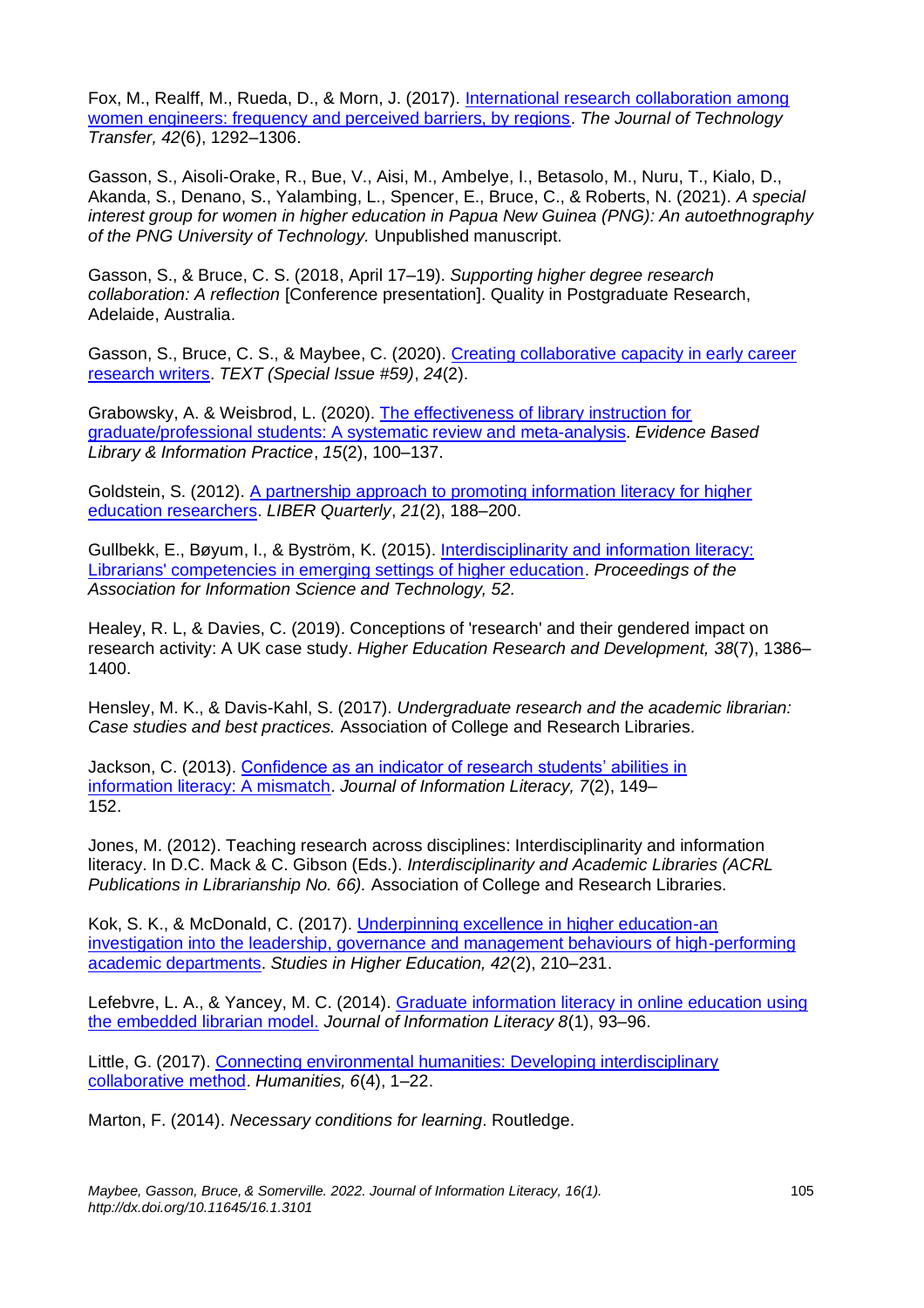Marton, F., & Tsui, A. (2004). *Classroom discourse and the space of learning*. L. Erlbaum Associates.

Maybee, C. (2018). *IMPACT learning: Librarians at the forefront of change in higher education.*  Chandos.

Maybee, C., Bruce, C. S., Lupton, M., & Pang, M. F. (2019). [Informed learning design: Teaching](https://doi.org/10.1080/07294360.2018.1545748)  [and learning through engagement with information.](https://doi.org/10.1080/07294360.2018.1545748) *Higher Education Research & Development*, *38*(3), 579–593.

McCarty, C., Jawitz, J. W., Hopkins, A., & Goldman, A. (2013). [Predicting author h-index using](https://doi.org/10.1007/s11192-012-0933-0)  [characteristics of the co-author network.](https://doi.org/10.1007/s11192-012-0933-0) *Scientometrics, 96*(2), 467–483.

Molla, T., & Cuthbert, D. (2019). [Calibrating the PhD for Industry 4.0: Global concerns, national](https://doi.org/10.1080/23322969.2019.1637772)  [agendas and Australian institutional responses.](https://doi.org/10.1080/23322969.2019.1637772) *Policy Reviews in Higher Education, 3*(2), 167– 188.

Newby, J. (2011). Entering Unfamiliar Territory: Building an Information Literacy Course for Graduate Students in Interdisciplinary Areas. *Reference and User Services Quarterly*, *50*(3), 224–229.

Noland, M. (2015). [Comment on "Determinants of International Research Collaboration:](https://doi.org/10.1111/aepr.12089)  [Evidence from International Co-Inventions in Asia and Major OECD Countries."](https://doi.org/10.1111/aepr.12089) *Asian Economic Policy Review, 10*(1), 122–123.

Payumo, J., Sutton, T., Brown, D., Nordquist, D., Evans, M., Moore, D., & Arasu, P. (2017). [Input–output analysis of international research collaborations: A case study of five U.S.](https://doi.org/10.1007/s11192-017-2313-2)  [universities.](https://doi.org/10.1007/s11192-017-2313-2) *Scientometrics, 111*(3), 1657–1671.

Pilerot, O. (2016). A practice-based exploration of the enactment of information literacy among PhD students in an interdisciplinary research field. *Journal of Documentation*, *72*(3), 414–434.

Pilerot, O. (2013). [A practice theoretical exploration of information sharing and trust in a](http://informationr.net/ir/18-4/paper595.html)  [dispersed community of design scholars.](http://informationr.net/ir/18-4/paper595.html) *Information Research: An International Electronic Journal*, *18*(4).

Prosser, M., Martin, E., Trigwell, K., Ramsden, P., & Middleton, H. (2008). [University](https://doi.org/10.1007/S11251-007-9019-4)  [academics' experience of research and its relationship to their experience of teaching.](https://doi.org/10.1007/S11251-007-9019-4) *Instructional Science*, *36*(1), 3–16.

Rajalo, S., & Vadi, M. (2017). [University-industry innovation collaboration: Reconceptualization.](https://doi.org/10.1007/s11573-018-0916-6) *Technovation, 62-63*, 42–54.

Ranger, K. (2019). *Informed learning applications: Insights from research and practice*  (Advances in Librarianship). Emerald.

Ratten, V., Braga, V., & Marques, C. (2018). *Knowledge, learning and innovation: Research insights on cross-sector collaborations.* Springer.

Shah, M., & Nair, S. (2013). [Private for-profit higher education in Australia: Widening access,](https://doi.org/10.1080/07294360.2013.777030)  [participation and opportunities for public-private collaboration.](https://doi.org/10.1080/07294360.2013.777030) *Higher Education Research and Development, 32*(5), 820–832.

Somerville, M. (2015). *Informed systems*. Chandos.